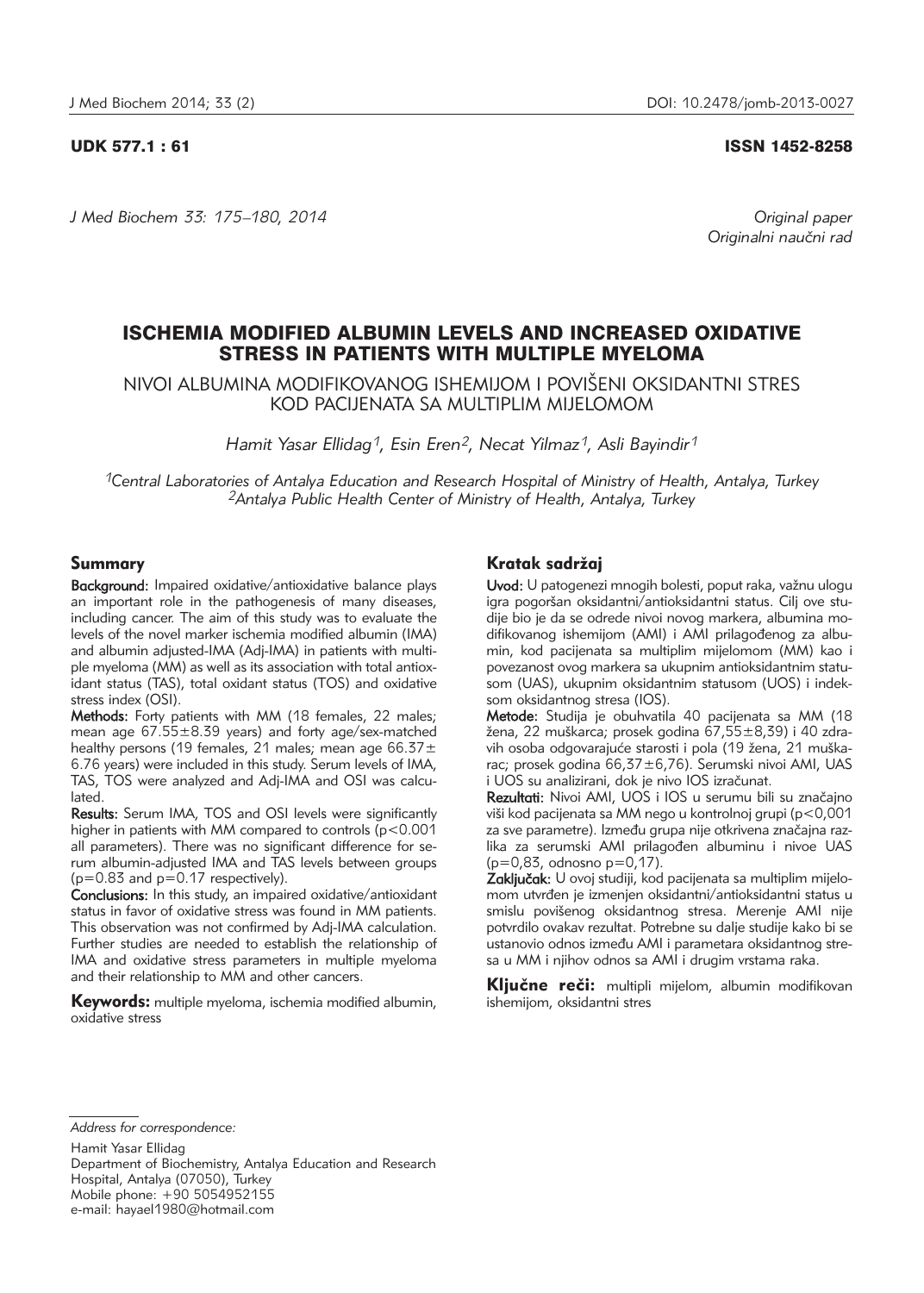#### Introduction

Multiple myeloma (MM) is a cancer of the plasma cells. It is the second most frequent malignancy of the blood in the USA after non-Hodgkin's lymphoma, accounting for 1% of neoplastic diseases and 13% of hematological malignancies. Clonal enlargement of the tumor cells results in the excessive generation of monoclonal immunoglobulin (Ig), which is a diagnostic property of this disease. Collection of monoclonal Ig light chains in the kidneys can lead to renal failure, which is usually shown in MM. A different feature of MM is the accumulation of malignant cells in the bone marrow, where they lead to osteolytic bone devastation and impaired hematopoiesis (1, 2). The etiology of multiple myeloma (MM) is unknown, but one of the suspects is the oxidative stress, as is the case in many other malignant diseases.

Albumin, the major plasma protein, has a number of cation and anion binding sites and effectively inhibits oxidation reactions in plasma. It acts both as a free radical scavenger and as a chelator of transition metals, making the protein a potent antioxidant. The free radical damage to the N terminal of albumin is the cause for the reduction in the binding affinity of albumin for metals (e.g. cobalt), which is the principle of some measurement methods for ischemia modified albumin (IMA) (3).

In recent years, studies have shown that IMA is a marker of myocardial ischemia, and it is accepted that IMA is an early marker to help in ruling out patients with acute coronary syndrome (4). However, the precise mechanism of IMA production is yet unknown (5). In one explanation: the body gets into an acidic state. Proteins that migrate along the ischemic area in the blood flow release divalent copper, and the copper ions  $(Cu^{+2})$  are scavenged by albumin through tight binding to the N-terminus. The released divalent copper ions are reduced to monovalent copper ions in the presence of reducing substances such as ascorbic acid, and the monovalent copper ions produced by this mechanism react with oxygen to generate superoxide free radicals, which are converted to hydrogen peroxide  $(H_2O_2)$  by superoxide dismutase. Under normal conditions *in vivo*, hydrogen peroxide is converted to water and oxygen by catalase. However, in the presence of monovalent copper ions,  $H_2O_2$  is converted to hydroxyl free radicals, through the Fenton reaction (3, 6, 7). These free radicals modify albumin, which is referred to as IMA, and release more divalent copper ions, thus generating more free radicals through the Fenton reaction. The resulting vicious cycle induces a sudden increase in IMA (3, 6, 7).

IMA levels are higher in many inflammatory and oxidative stress-associated diseases. There are various studies on IMA in patients with different states with ischemia of non-cardiac origin such as systemic sclerosis (8), peripheral vascular disease, skeletal muscle

ischemia (9), glaucoma (10) and diabetes mellitus (11). Also, serum IMA levels are increased in patients with gastric (12), prostate (13), soft tissue cancer and neuroblastoma (14). There is no published report about serum concentrations of IMA in patients with MM. Due to the fact that cancer and oxidative stress belong to an associated event, and based on the fact that albumin may be modified in situations associated with oxidative stress, the aim of this study was to evaluate the levels of the novel marker IMA in patients with MM as well as its association with TAS, TOS and OSI.

#### Materials and Methods

Forty MM patients (18 females and 22 males; mean age  $67.55 \pm 8.39$  years) admitted to the Education and Research Hospital were prospectively included into the study. All the patients were newly diagnosed and in various stages of disease. The following paraproteins were assessed: IgG kappa in 21 patients, IgG lambda in 4 patients, IgA kappa in 6 patients, IgA lambda in 2 patients, IgM kappa in 5 patients and IgM lambda in 2 patients.

Forty healthy control subjects of corresponding gender and age (19 females and 21 males; mean age  $66.37 \pm 6.76$  years) were also enrolled for comparison. None of the participants in this study were using hypolipidemic agents or antioxidant drugs. This study did not include patients and controls with other systemic diseases such as hepatic failure, diabetes mellitus, coronary artery disease and active infection.

Blood samples were obtained after an overnight fast. Serum samples were then separated from cells by centrifugation at 3000 rpm for 10 min. Lipid parameters and other routine parameters were measured freshly. Remaining serum portions were stored at −80 °C and used to analyze IMA, TAS and TOS concentrations.

#### *Analytical methods*

*Measurement of the ischemia modified albumin.* Reduced cobalt to albumin-binding capacity (IMA level) was measured using the rapid and colorimetric method developed by Bar-Or et al. (15). Briefly, 200 mL of patient serum was transferred into glass tubes and 50 mL of 0.1%  $CoCl<sub>2</sub>×6H<sub>2</sub>O$  (Sigma-Aldrich Lot: S38901-248) was added. After gentle shaking, the mixture was incubated for 10 minutes to ensure sufficient cobalt albumin binding. Then, 50 mL of 1.5 mg/mL dithiothreitol (DTT) (Sigma-Aldrich Lot: D5545-1G) was added as a coloring agent. After two minutes, 1 mL of 0.9% NaCl was added to halt the binding between the cobalt and albumin. A blank was prepared for every specimen. At the DTT addition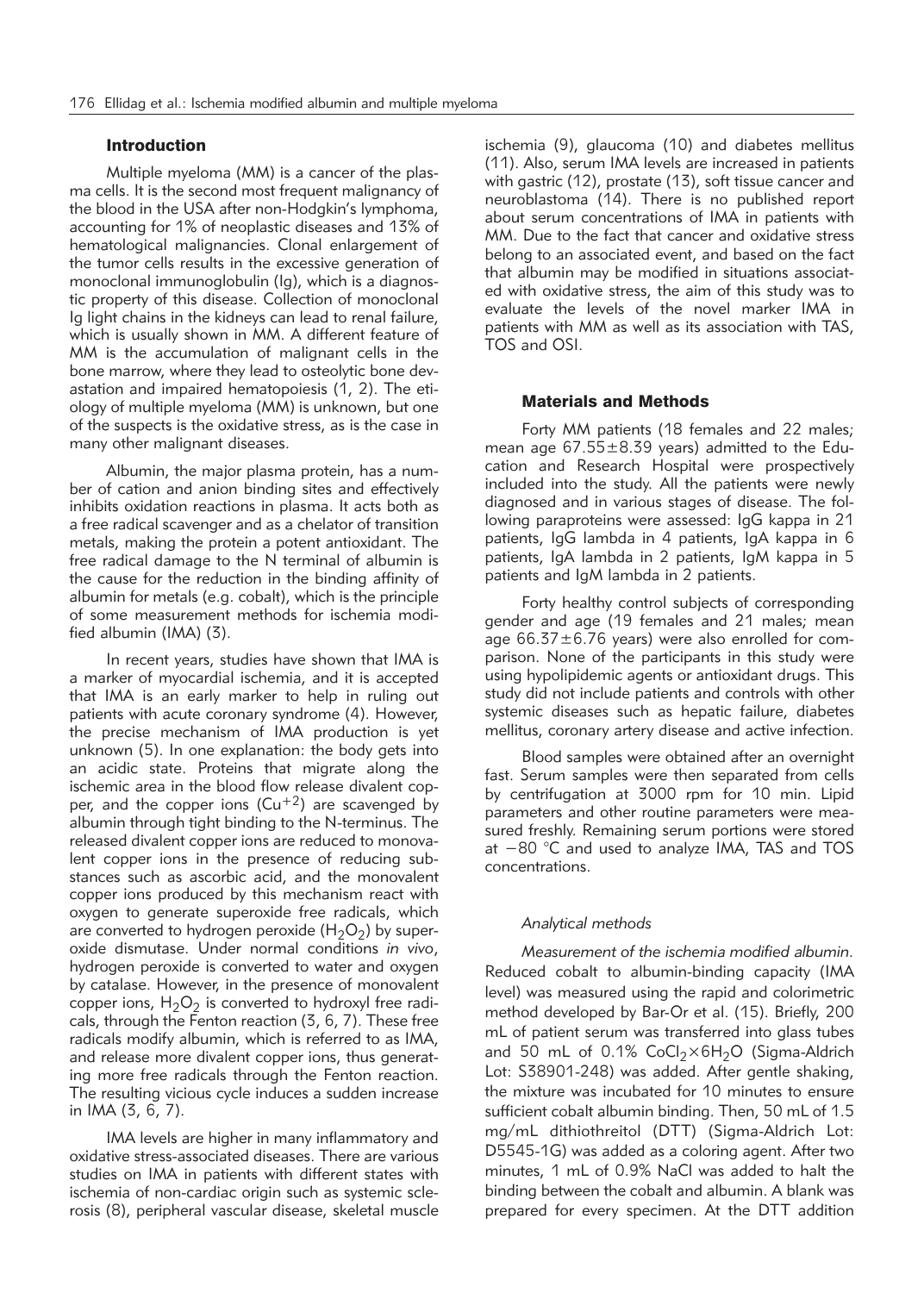step, 50 mL of distilled water was used instead of 50 mL of 1.5 mg/mL DTT to obtain a blank without DTT. The absorbances were recorded at 470 nm with a spectrophotometer (Shimadzu UV1201). Color formation in specimens with DTT was compared with color formation in the blank tubes, and the results were expressed as absorbance units (ABSUs). The formula suggested by Lippi et al. was used for calculation of albumin-adjusted IMA (AdJ-IMA) levels expressed as individual serum albumin concentration/median albumin concentration of the population  $\times$  IMA value (16).

The interassay variability of IMA method in our laboratory was calculated from serum samples of 20 healthy subjects and 20 patients with acute coronary syndrome. The within-day coefficient of variation was 1.23% for healthy subjects (mean 0.365, standard deviation: 0.006) and for acute coronary syndrome 0.92% (mean 0.510, standard deviation: 0.006). All serum samples were analyzed within three days.

*Measurement of serum total oxidant status.* Serum TOS levels were analyzed by using a novel automated colorimetric measurement method developed by Erel (17). In this method, oxidants in the sample oxidize the ferrous ion–chelator complex to ferric ion which makes a colored complex with a chromogen in an acidic medium. The color intensity, which can be measured spectrophotometrically, is related to the total amount of oxidant molecules present in the sample. The results are expressed in terms of micromolar hydrogen peroxide equivalent per liter ( $\mu$ mol H<sub>2</sub>O<sub>2</sub> Equiv./L).

*Measurement of serum total antioxidant status.* Serum TAS levels were analyzed by using a novel automated colorimetric measurement method developed by Erel (18). In this method, antioxidants in the sample reduce dark blue-green colored 2,2'-azinobis(3-ethylbenzthiazoline-6-sulphonic acid) (ABTS) radical to colorless reduced ABTS form. The change of absorbance at 660 nm is related with total antioxidant level of the sample. This method determines the antioxidative effect of the sample against the potent free radical reactions initiated by the produced hydroxyl radical. The results are expressed as micromolar trolox equivalent per liter.

*Oxidative Stress Index.* The percentage ratio of TOS level to TAS level was suggested as the oxidative stress index (OSI) (19). For calculation, the resulting micromolar unit of TAS was changed to millimoles per liter, and the OSI value was calculated according to the following formula:

OSI (arbitrary unit) = TOS (micromolar hydrogen peroxide equivalent per liter)/TAS (micromolar trolox equivalent per liter).

*Routine parameters.* The levels of calcium (Ca), protein, albumin, creatinine, blood urea nitrogen (BUN) and uric acid were determined by using commercially available assay kits (Abbott) with an autoanalyzer (Architect ®c16000, Abbott Diagnostics).

The levels of hemoglobin (HMG) were determined by using a fully automated hematology analyzer (Sysmex ®xt-2000i, Roche Diagnostics).

Serum protein electrophoresis and immunofixation electrophoresis were detected using agarose gel via a Helena Biosciences Europe Electrophoresis instrument.

#### *Statistical analysis*

Statistical analyses were carried out using the statistical software version 11.5.1.0 (MedCalc, Mariakerke, Belgium). In normally distributed groups the results were presented with mean and SD, otherwise with medians and interquartile range (IQR). The significance of the differences between groups was determined by Student's unpaired t-test for normal distributions, and by the Mann-Whitney U test in abnormal distributions. Categorical variables were evaluated by using Fisher's exact test. Pearson correlation coefficient and Spearman correlation coefficient were used to test the strength of any associations between different variables. P value less than 0.05 was accepted as the significance level.

### **Results**

When laboratory findings were compared, total protein, BUN, creatinine, uric acid levels were significantly higher among the MM patients  $[(p<0.0001)]$ ,  $(p<0.0001)$ ,  $(p=0.0033)$  and  $(p=0.0003)$ , respectively]. The levels of hemoglobin and albumin were significantly lower in MM patients  $[(p<0.0001)$  in both parameters]. Demographic data and laboratory findings for the MM and control patients are summarized in *Table I*.

Serum IMA, TOS and OSI levels were significantly higher in patients with MM compared to controls (p<0.001), whereas TAS levels were not statistically significant ( $p=0.24$ ). There was no significant difference for serum Adj-IMA levels between groups (p=0.32) (*Table II*).

There were negative correlations between serum IMA and albumin levels (r: –0.43, p=0.0001) and positive correlations between IMA and TOS (r: 0.34, p=0.002), IMA and OSI (r: 0.35, p=0.002) levels. There was a positive correlation between Adj-IMA and albumin (r: 0.36, p=0.0015). There was no statistically significant correlation between Adj-IMA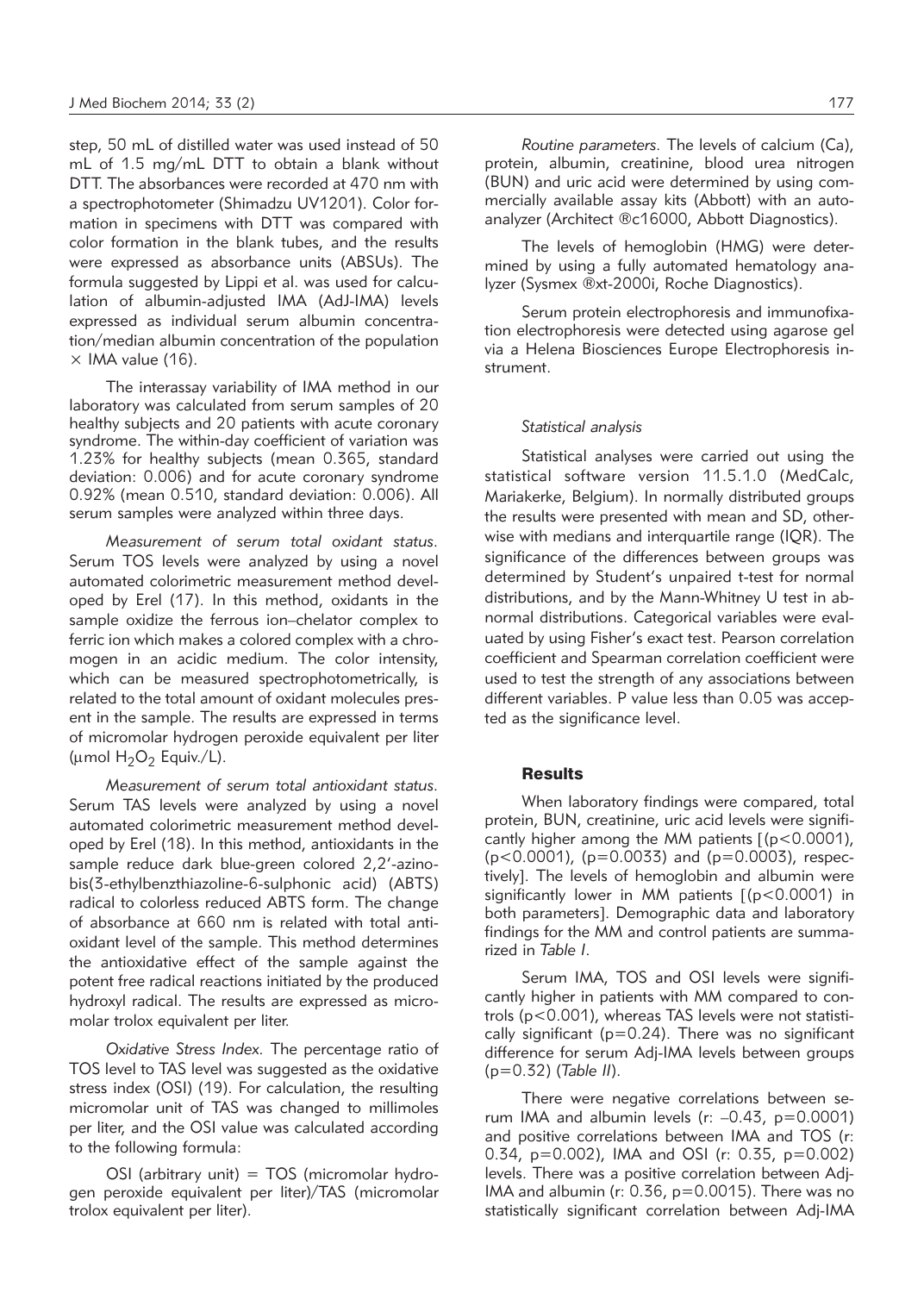Table I In patients with MM, albumin and hemoglobin levels were significantly lower, whereas total protein, BUN, creatinine, uric acid levels were significantly higher in comparison to the control group. The result values; for the normal distribution (mean±SD), for the abnormal distribution (median) (IQR).

| Parameter                              | Controls<br>Patients<br>$(n=40)$<br>$(n=40)$ |                        | P        |
|----------------------------------------|----------------------------------------------|------------------------|----------|
| Age,<br>$mean \pm SD$ , years          | $67.5 \pm 8.4$                               | $66.4 \pm 6.8$         | 0.47     |
| Male, n (%)                            | 22 (55%)                                     | 21 (52.5%)             | 0.99     |
| Smoker, n (%)                          | 12 (30%)                                     | 16 (40%)               | 0.48     |
| Total protein,<br>mean±SD, g/L         | $95 + 24$                                    | $75 + 4$               | < 0.0001 |
| Albumin,<br>mean±SD, g/L               | $34 + 8$                                     | $44 + 2.5$             | < 0.0001 |
| Hemoglobin,<br>mean±SD, g/L            | $91 + 23$                                    | $137 + 12$             | < 0.0001 |
| Calcium, median<br>(IQR), mmol/L       | 2.4<br>$(2.30 - 2.42)$                       | 2.4<br>$(2.27 - 2.35)$ | 0.15     |
| BUN, median<br>$IQR)$ , mmol/L         | 7.1<br>$(5.7 - 8.9)$                         | 5<br>$(4.3 - 5.7)$     | < 0.0001 |
| Creatinine,<br>median (IQR),<br>µmol/L | 62<br>88.4<br>$(71 - 107)$<br>$(53 - 63)$    |                        | < 0.0001 |
| Uric acid,<br>mean±SD,<br>µmol/L       | $433 + 207$                                  | $299 + 78$             | 0.0003   |

Table II Serum IMA, Alb-Adj IMA, TAS, TOS and OSI levels of MM patients compared to the controls.

| Parameter          | Patients              | Controls                | р        |
|--------------------|-----------------------|-------------------------|----------|
| $(mean \pm SD)$    | $(n=40)$              | $(n=40)$                |          |
| IMA (ABSU)         | $0.555 \pm 0.24$      | $0.369 \pm 0.03$        | < 0.0001 |
| TAS (nmoL          | 2.9                   | 2.8                     | 0.24     |
| Troloks/Equiv./L)  | $(2.7 - 3.1)$         | $(2.7-3)$               |          |
| TOS (µmoL          | 6.9                   | 1.4                     | < 0.0001 |
| $H_2O_2$ Equiv./L) | $(4 - 13)$            | $(1 - 1.6)$             |          |
| <b>OSI</b>         | 0.26<br>$(0.1 - 0.4)$ | 0.05<br>$(0.04 - 0.06)$ |          |
| Adi-IMA (ABSU)     | $0.365 \pm 0.14$      | $0.370 \pm 0.04$        | 0.83     |

The result values; for the normal distribution (mean±SD), for the abnormal distribution (median) (IQR). ABSU: Absorbance Unit.

levels and TAS (r: 0.08, p=0.7), TOS (r: 0.03, p=0.9), OSI (r: 0.05, p=0.6) (*Table III*).

Hemoglobin, creatinine and calcium levels are important indicators for the prognosis of MM (16, 17). No statistically significant correlation was identiTable III Relationship of IMA and Adj-IMA with oxidative stress markers.

| Parameter<br>$(n=80)$ | Albumin                                                         | <b>TAS</b>        | <b>TOS</b> | OSI                    |
|-----------------------|-----------------------------------------------------------------|-------------------|------------|------------------------|
| IMA                   | $r=-0.43$ $ r=0.13 r=0.34$<br>$p=0.0001 p=0.2 p=0.002 p=0.002 $ |                   |            | $ r=0.35$              |
| Adj-IMA               | $r = 0.36$<br>$p=0.0015$ $p=0.7$ $p=0.9$                        | $ r=0.08 r=0.03 $ |            | $ r=0.05$<br>$p = 0.6$ |

While there is a strong correlation between IMA and oxidative stress parameters, such a similar correlation can not be achieved with Adj-IMA.

fied between hemoglobin, creatinine, calcium levels and IMA, Adj-IMA, TAS, TOS and OSI levels.

#### **Discussion**

Our results showed oxidative stress markers (TOS, OSI) and IMA were increased in the patients with MM compared to healthy controls. Of concern, unlike IMA, adj-IMA calculation did not show a statistically significant between MM and healthy controls. We found a significant correlation between IMA and other oxidative markers. Adj-IMA does not seem to be correlated with oxidative stress parameters. Correlation of IMA with oxidative stress markers does not seem to be clinically significant for MM.

We analyzed adj-IMA levels using a formula suggested by Lippi et al. (16) according to individual and median population albumin levels. Serum IMA levels were significantly higher in patients with MM compared to controls, whereas serum albumin levels were significantly lower. There was no statistically significant difference for serum Alb-Adj IMA levels between groups. Our results are in close agreement with those previously reported. Studies evaluating the relationship between cancer and serum IMA levels are not too many. Fidan et al. (12) showed that serum IMA levels were increased in patients with gastric cancer. Mastella et al. (13) found increased serum IMA levels in patients with prostate cancer, but this increase was not statistically significant. Stachowicz-Stencel et al. (14) found that serum IMA levels were statistically higher in pediatric patients with neuroblastoma and soft tissue sarcomas. IMA levels were inversely related to serum albumin concentration (22–24) in these studies, which sufficiently disclosed the interrelation between IMA and albumin. The impact of serum albumin on IMA levels is still an important factor even within the normal range (28). Therefore, correction for albumin concentrations is essential in populations with wide variations in albumin levels. It has been demonstrated that each 10 g/L change in albumin within the physiologic range of albumin produces an opposite change of 2.6% in IMA levels, presenting a negative correlation (23). This proposes the exact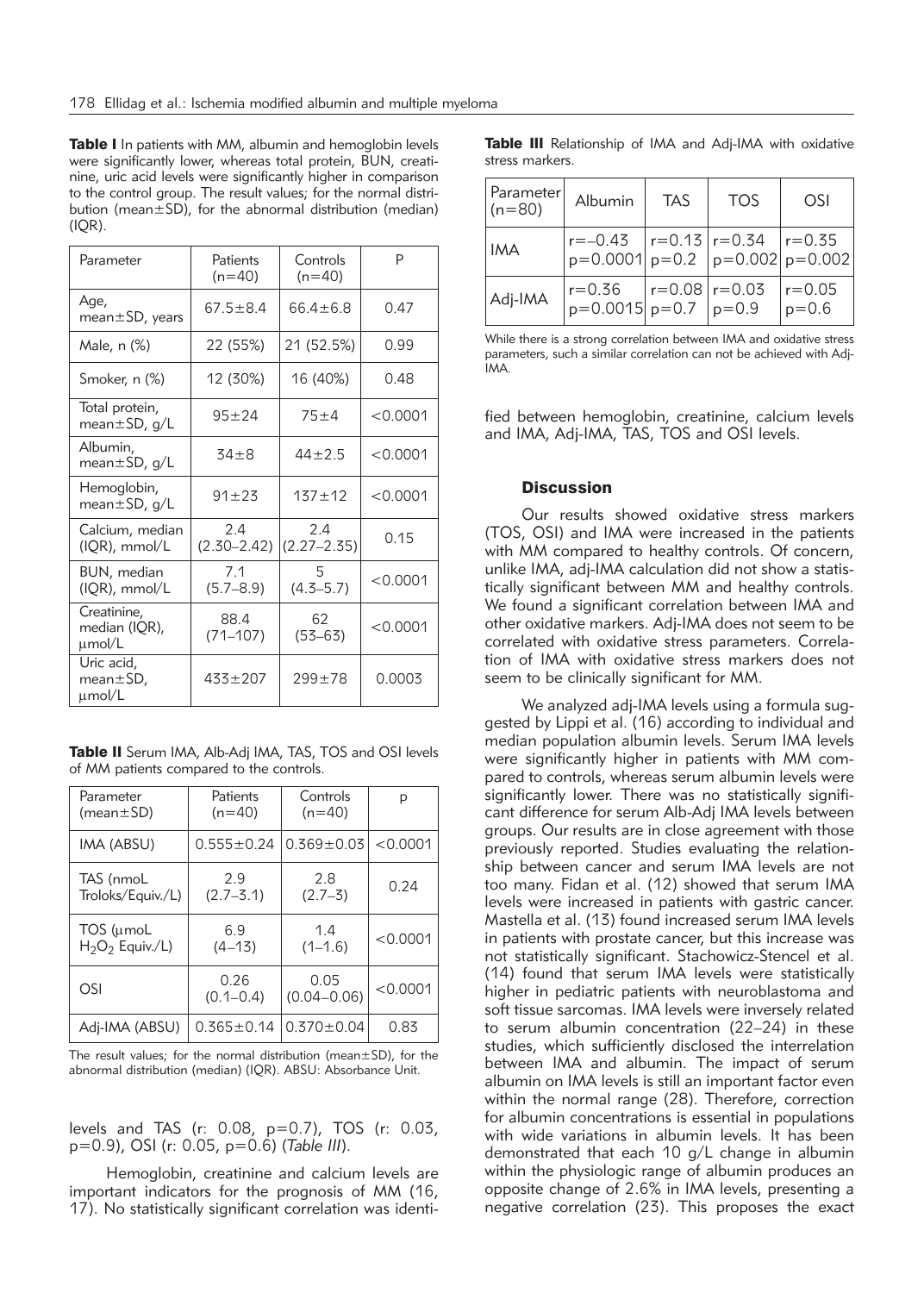need to evaluate IMA values together with those of albumin to avoid possible false-positive or -negative values in individuals with hypo- or hyperalbuminemia. Our results clearly figure out the situation; as statistical analysis showed a strong correlation between oxidative stress markers and unadjusted IMA, but failed to repeat such a relation for adj-IMA.

Cancer patients suffer cachexia and malnutrition due to a variety of mechanisms involving the tumor, the host response, and anticancer therapies (26). Malnutrition and inflammation suppress albumin synthesis in the liver (27). The normal range of serum albumin for adults is between 35 and 50 g/L and a le vel <35 g/L is namely hypoalbuminemia (28, 29). The reverse correlation between body weight index and albumin synthesis in cancer patients supports the likelihood of a compensatory enhanced albumin synthesis in these metabolically influenced patients, which apparently fails in the further stages of disease, as malnutrition and inflammation override (30). Perhaps the most surprising is that suppression of albumin synthesis may be a defense mechanism against cancer. Under conditions of cellular stress, as in growing tumor tissue, albumin is taken up by cells as a source of amino acids and energy. The process was demonstrated with albumin covalently labelled with a fluorescent or a radiolabel dye (31). Fritzsche et al. (32) have shown albumin binding proteins to be expressed on various human tumor cell lines derived from solid tumors and on leukemic cells. Finally, serum albumin levels may change in cases of chronic inflammation and cancer, which should be a matter of consideration in IMA studies.

Sharma et al. (33) examined the levels of oxidative stress markers in 50 patients with MM and 50 healthy controls. These markers were SOD, GPX and catalase enzymatic activities in whole blood as well as the circulating levels of MDA, vitamin E and C. They

#### **References**

- 1. Kyle RA, Rajkumar SV. Multiple myeloma. N Engl J Med 2004; 351: 1860–73.
- 2. Marc SR, Klaus P, Iris B, Paul GR, Kenneth CA. Multiple myeloma. Seminar Lancet 2009; 374: 324–33.
- 3. Taverna M, Marie AL, Mira JP, Guidet B. Specific antioxidant properties of human serum Albumin. Annals of Intensive Care 2013; 3(4): 2–7.
- 4. Roy D, Quilles J, Gaze DC, Collinson P, Kaski JC, Baxter GF. Role of reactive oxygen species on the formation of the novel diagnostic marker ischaemia modified albumin. Heart 2006; 92: 113–4.
- 5. Lippi G, Brocco G, Salvagno GL, Montagnana M, Dima F, Guidi GC. High-workload endurance training may increase serum ischemia-modified albumin concentrations. Clin Chem Lab Med 2005; 43(7): 741–4.

determined that the average levels of SOD, GPX, catalase, vitamin E and C were lower in the patients with MM, while MDA levels were significantly higher. In our study, we found the difference of TOS and OSI between cancer patients and controls statistically significant. The conflict may be ascribed to different methodology used in case of Sharma et al. (33) although, very disputably, we find our result more reasonable, as the state of disease must be the failure of the organism to show a proportional response to the increase in oxidative stress. Measurement of TOS and OSI levels is extremely valuable as it informs about those oxidants not yet recognized or not easily measured. On the other hand, it is an unrefined, vague result, making it crucial to examine some subclasses of oxidants. However, no significant differences in TAS levels were identified when the two groups were compared. The reason for this increased TAS must be due to the increased uric acid levels in MM patients, which is an effective antioxidant.

In conclusion, we identified the presence of impaired oxidative balance in favor of oxidative stress in patients with MM. This observation was not confirmed by IMA measurement. However, our IMA vs. adj-IMA results must be considered to be a reminder that unadjusted IMA values might be quite deceptive, and may lead to inappropriate considerations. One major limitation of the study is the small number of samples. Obviously, larger studies are needed to establish the relationship of IMA and oxidative stress parameters in MM and relationship of IMA and other cancers.

#### Conflict of interest statement

The authors stated that there are no conflicts of interest regarding the publication of this article.

- 6. Kocha T, Yamaguchi M, Ohtaki H, Fukuda T, Aoyagi T. Hydrogen peroxide-mediated degradation of protein: different oxidation modes of copper- and iron-dependent hydroxyl radicals on the degradation of albumin. Biochimica et Biophysica Acta 1997; 1337: 319–26.
- 7. Ahn JH, Choi SC, Lee WG, Jung YS. The usefulness of albumin-adjusted ischemia modified albumin index as early detecting marker for ischemic stroke. Neurol Sci 2011; 32: 133–8.
- 8. Montagnana M, Lippi G, Volpe A, Salvagno GL, Biasi D, Caramaschi P, et al. Evaluation of cardiac laboratory markers in patients with systemic sclerosis. Clin Biochem 2006; 39: 913–17.
- 9. Roy D, Quiles J, Sharma R, Sinha M, Avanzas P, Gaze D, et al. Ischemia modified albumin concentrations in